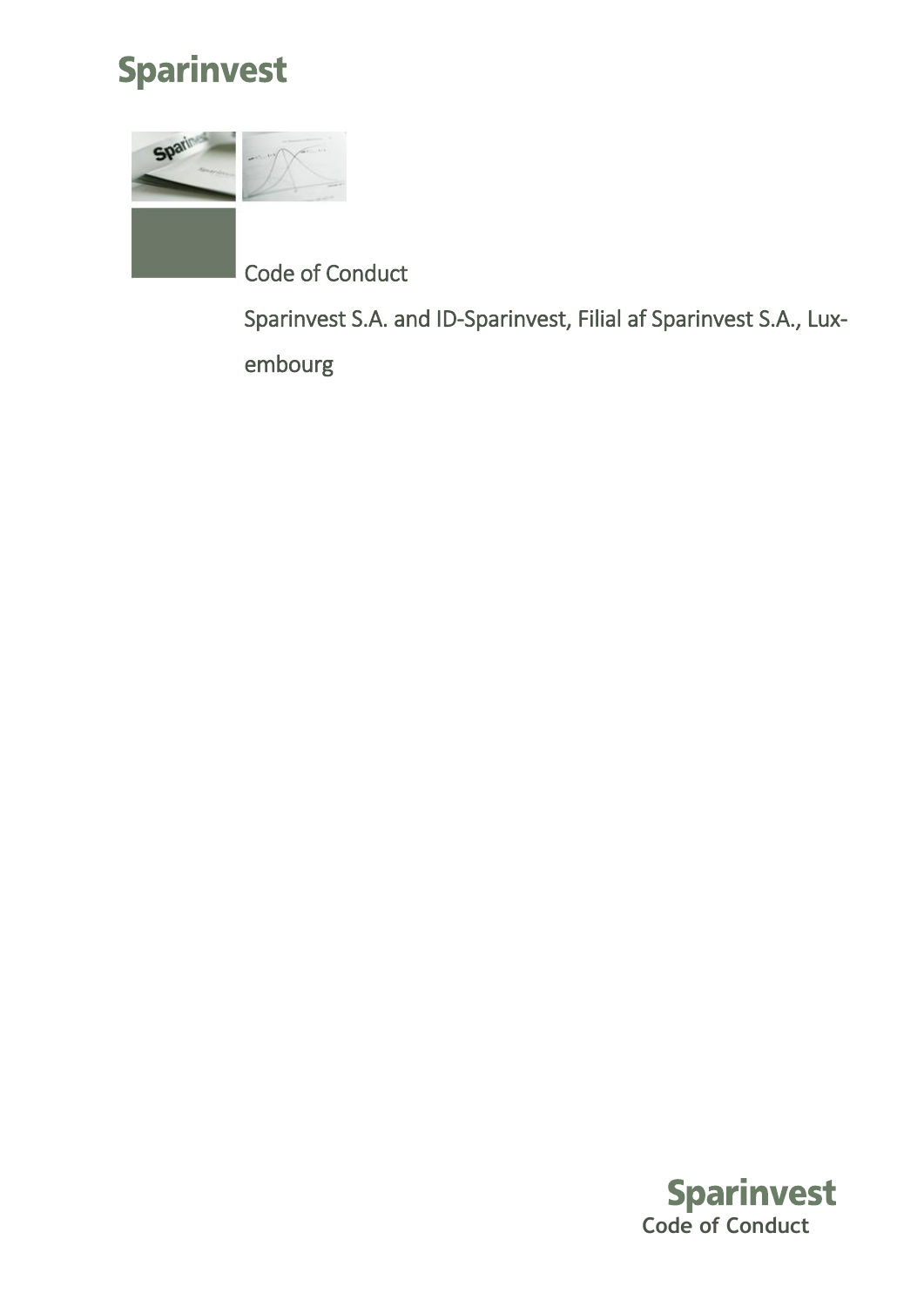# Content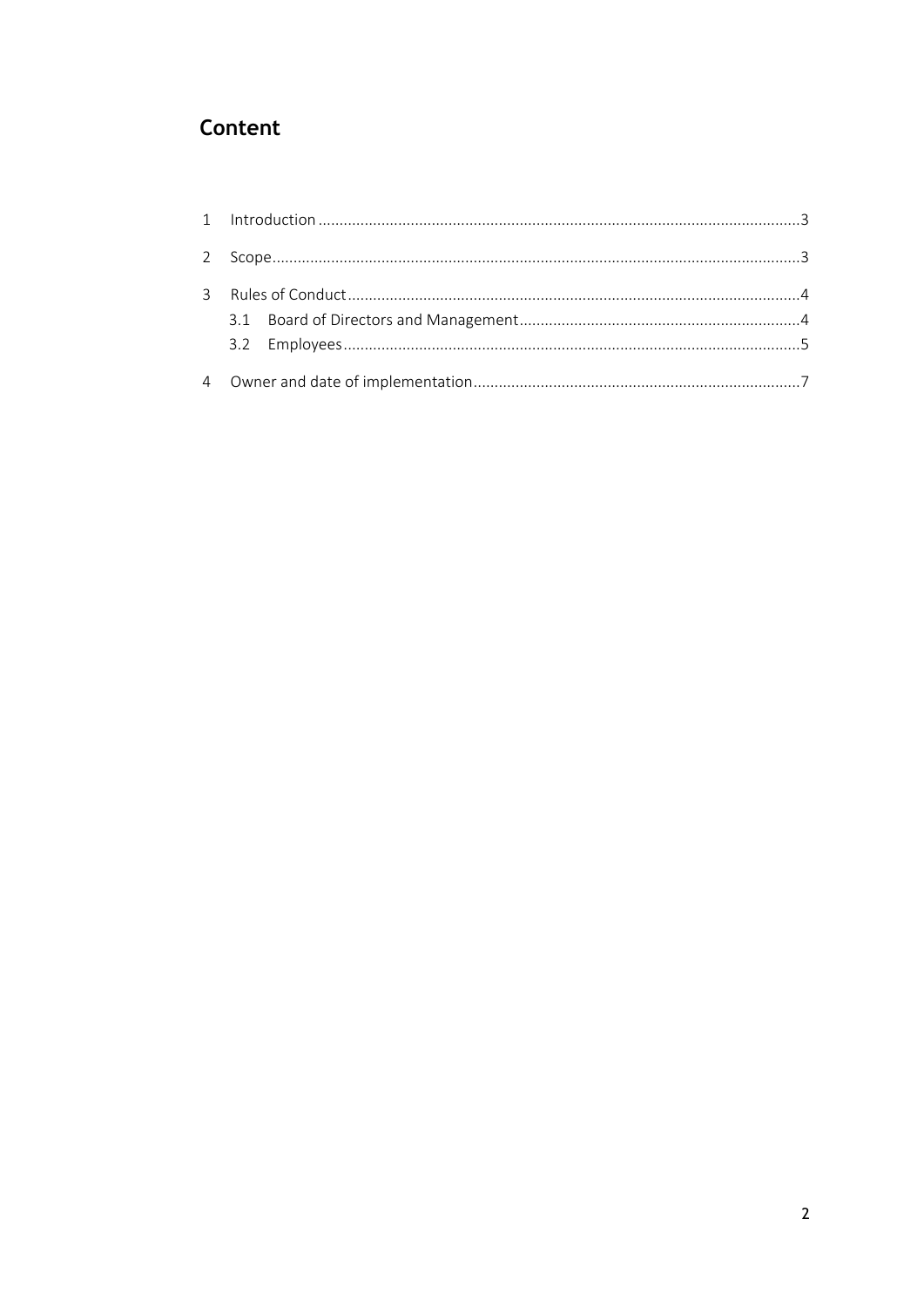## <span id="page-2-0"></span>1 Introduction

As a Luxembourgish registered Management Company and Alternative Investment Fund Manager with a branch in Denmark - Sparinvest S.A. must comply with the applicable legislation in both Luxembourg and Denmark.

Sparinvest S.A. as a Management Company is subject to rules regarding conduct as described in the CSSF Regulation 10-4, chapter IV.

The rules apply to the Company and the UCITS and AIFs that it manages. Accordingly, Sparinvest follows the principles of the guidelines from the Association of the Luxembourg Fund Industry ("ALFI"). The ALFI guidelines apply for the Board of Directors and consists of some main principles and recommendations based on a "comply or explain" principle.

#### <span id="page-2-1"></span>2 Scope

Pursuant to the applied rules and guidelines, the purpose of the Code of Conduct is to provide the Board of Directors of Sparinvest S.A. with a framework of principles and best practice recommendations for the governance of controlling the Company and the UCITS, AIFs and mandates managed by Sparinvest S.A. In practice, the Board of Directors has delegated the daily management of the Company and the UCITS and AIFs funds to Management.

This Code of Conduct serves as the Board of Directors guidelinesto Management who is responsible for setting out the necessary procedures in order to oversee compliance with the instructions set out in this Code of Conduct and likewise to report any deviation hereof to the Board of Directors.

This Code of Conduct applies for all Sparinvest employees and Management will provide support and guidance regarding the instructions. Management has the responsibility to secure that new employees is presented to the Code of Conduct and subsequently becoming familiar with the Code of Conduct principles and the applied legislation and procedures related to the business and strategies of Sparinvest. Sparinvest has implemented relevant policies, procedures and working procedures – and this Code of Conduct only serves as a supplement to these.

The Board of Directors and Management will continually evaluate the sufficiency of this Code of Conduct and check adherence with the applied instructions.

3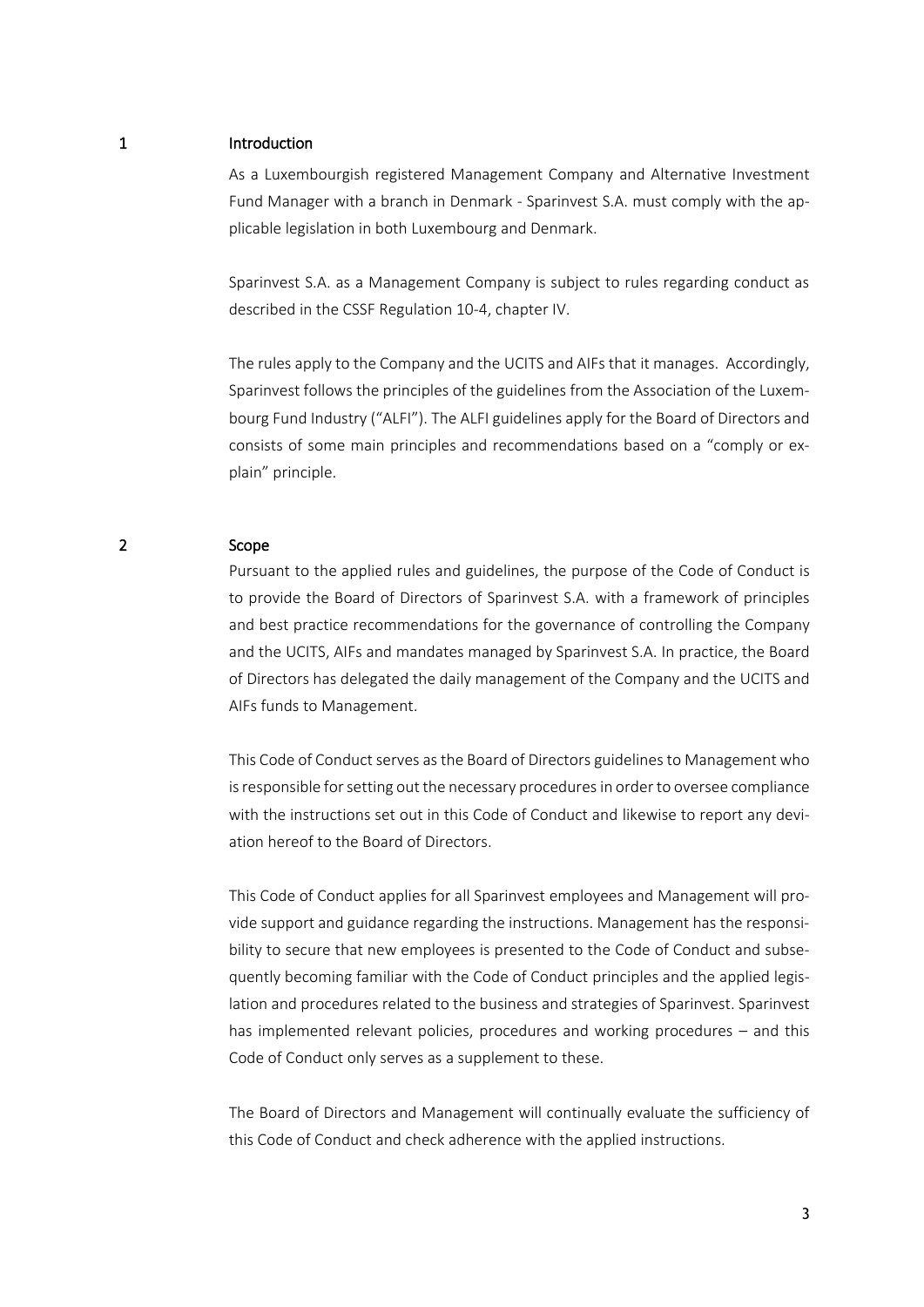All Sparinvest employees are obliged to comply with the instructions set out in this Code of Conduct and are accordingly required to read, understand and comply with it.

At any time, the employees of Sparinvest have to work in accordance with this Code of Conduct, policies, procedures and workflow descriptions within Sparinvest and the employees have to observe the prevailing legislation, rules and regulations of the Company.

Sparinvest ensures a high standard of Corporate Governance – meaning that the focus always is towards the best interest of the investors. All employees are qualified and receives necessary education in the applied legislation.

### <span id="page-3-0"></span>3 Rules of Conduct

### <span id="page-3-1"></span>3.1 Board of Directors and Management

The Board of Directors and Management ensure a high standard of corporate Governance within Sparinvest at all times.

The Board of Directors and Management have a good professional standing and the appropriate experience to ensure that Sparinvest is collectively competent to fulfill its responsibilities.

The Board of Directors and Management act fairly and independently in the best interests of the investors.

The Board of Directors and Management act with due care and diligence in the performance of their duties.

The Board of Directors and Management ensure compliance with all applicable laws, regulations and with the constitutional documents of the managed UCITS, AIFs and mandates.

The Board of Directors and Management ensure that investors are properly informed, fairly and equitably treated, and receives the benefits and services to which they are entitled.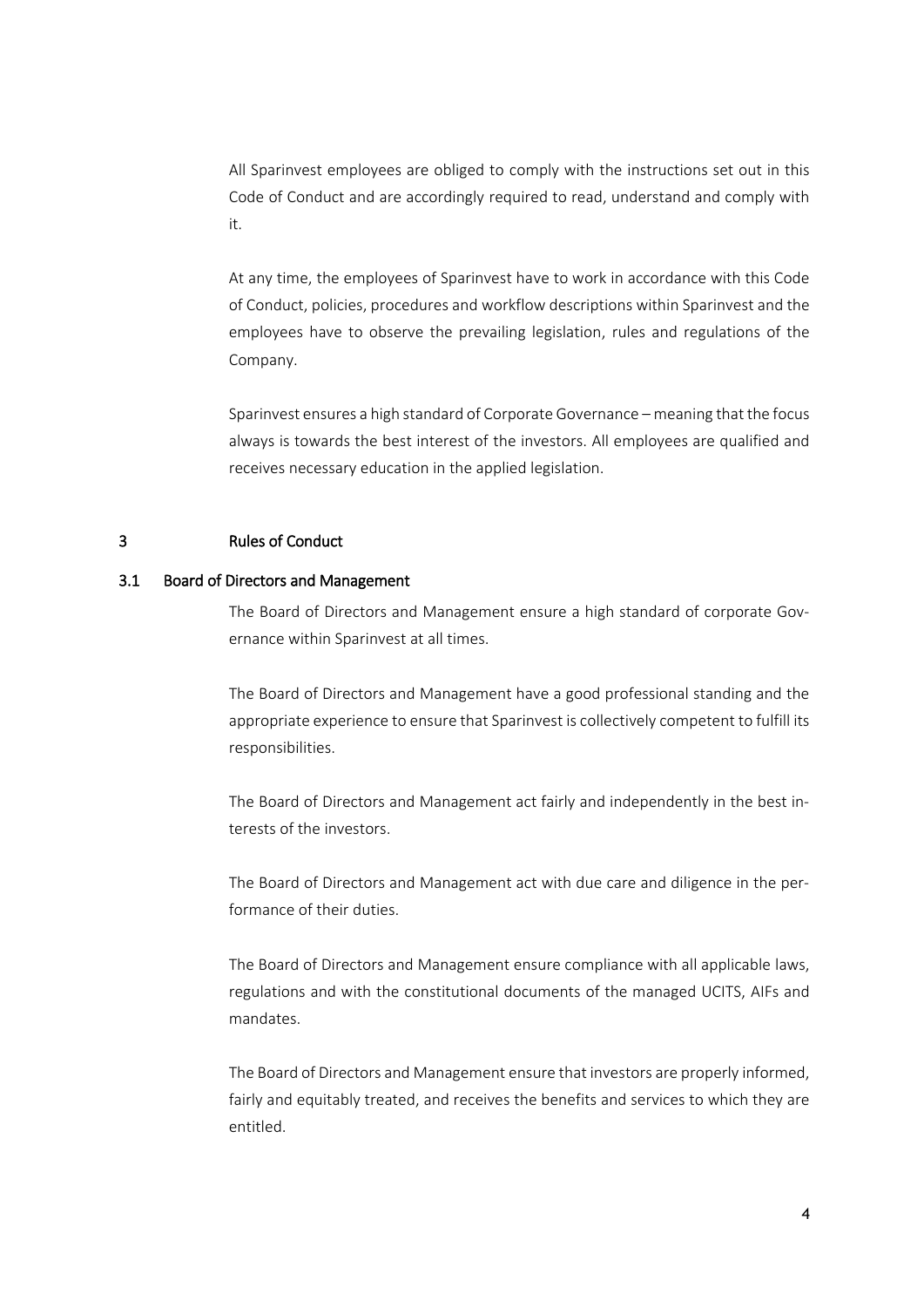The Board of Directors and Management ensure that an effective risk management process and appropriate internal controls are in place.

The Board of Directors and Management identifies and manage fairly and effectively, to the best of their ability, any actual, potential or apparent conflict of interest and ensures appropriate disclosure.

The Board of Directors and Management ensure that shareholder rights are exercised in a considered way and in the best interest of the fund.

The Board of Directors and Management follows the remuneration policy within Sparinvest in order to ensure a reasonable and fair remuneration.

#### <span id="page-4-0"></span>3.2 Employees

The employee acts honestly and fairly in the best interests of Sparinvest clients and the integrity of the market. The employee cannot, for others or himself/herself, take on any additional work not related to Sparinvest business, which can compromise the integrity in relation to Sparinvest unless Management is informed and a written consent is given.

The employee preserves integrity, competence, dignity and ethical correctness in relations to the public, present clients, potential clients, stockbrokers, business contacts, employer and colleagues. The employee will be rational and exercise caution and display independent professional judgment and must encourage other colleagues to practice in a professional and ethical correct way in order to increase the competence in the Company.

For the purposes of compliance with legal and regulatory requirements, Management will ensure that the employee is fully up to date with developments in applicable laws and regulations. The employee will not deliberately participate or assist in any kind of breaking the prevailing legislation, rules and regulations in the Company. Furthermore, the employee will not participate in any kind of activity, which might imply dishonesty, fraud, and deceit. If Sparinvest becomes aware that an employee has contravened or attempted to contravene a legislation, Sparinvest will without delay take appropriate actions according to the seriousness of the offence and, where appropriate on the same basis, notify CSSF.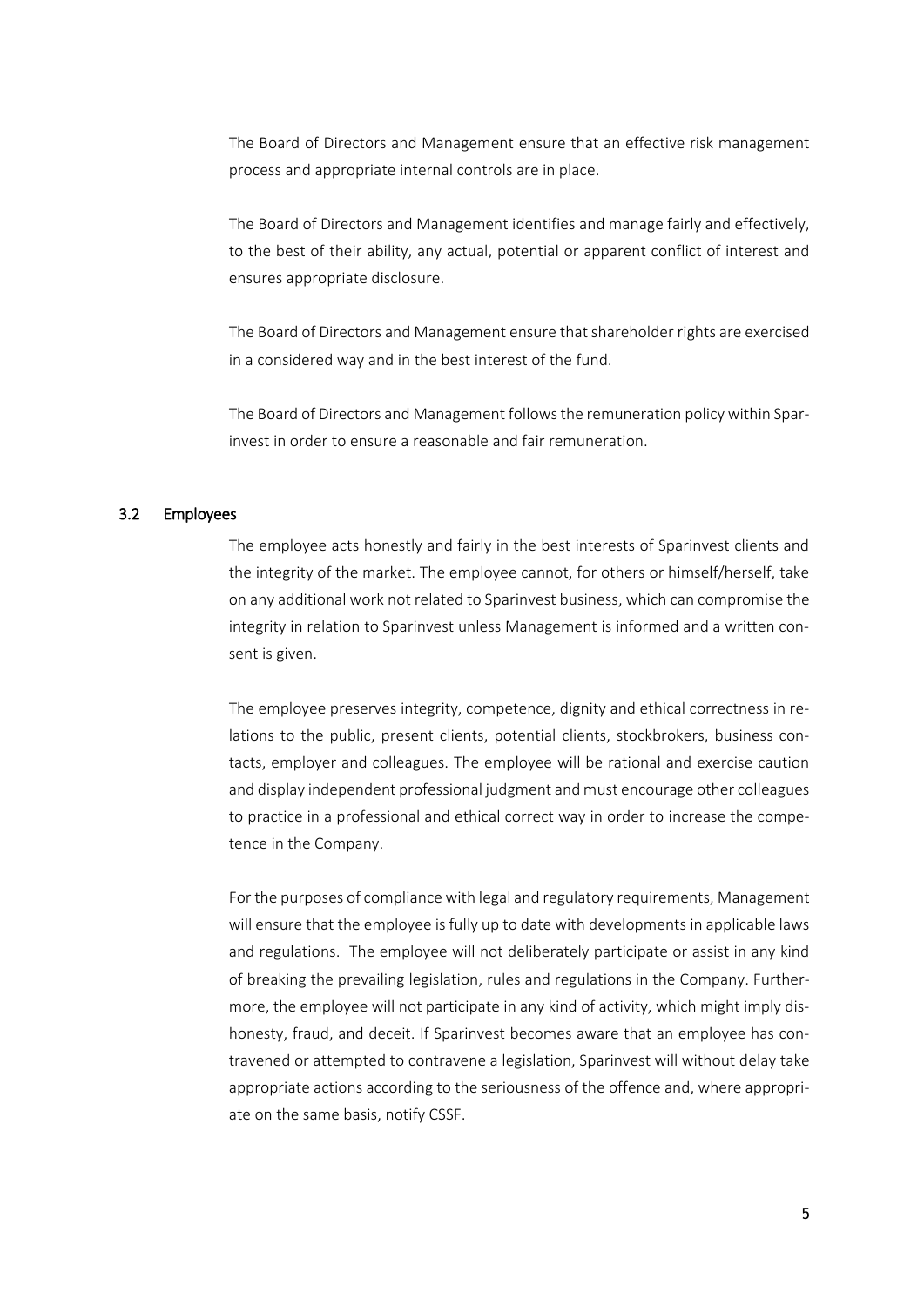The employee will at no time manipulate the market and employees handling client transactions will always ensure that client transactions is executed based on clearly defined contractual provisions complying with the Company's procedures and shall further more ensure that orders received and accepted are executed properly and according to the internal procedures.

Client transactions are based on information regarding the client's financial standing, experience and objective and in connection, the clients will always be provided with understandable information on the services and products Sparinvest provides.

The employee follows the soft commission guidelines within Sparinvest in order to ensure that the employee does not offer, request or receive inappropriate gifts, payments or travels.

The employee will try to avoid conflicts of interest. If a conflict of interest is unavoidable, the employee will take all appropriate steps in accordance to the internal procedures including inform his or her immediate superior without undue delay.

If a client makes a complaint to the employee regarding a service provided by the employee, the employee will deal with such complaint in an appropriate manner - and without unreasonable delay correspond to the nature of the issue in accordance to the internal Complaints handling procedure including inform his or her immediate superior without undue delay.

Under no circumstances will the employee seek to obtain and/or exploit confidential information, break down Chinese walls or make unlawful personal transactions. The employee follows the restrictions as described in the internal procedures.

The employee undertakes to protect and manage company assets with due care, alerting the company immediately if any asset has been damaged or compromised.

The employee undertakes to follow the guidelines and training on cyber security and to protect any information about the company or its clients from unnecessary disclosure both inside and outside the company.

The employee will avoid making any personal public statements in a way were this could be interpreted as Sparinvest's view.